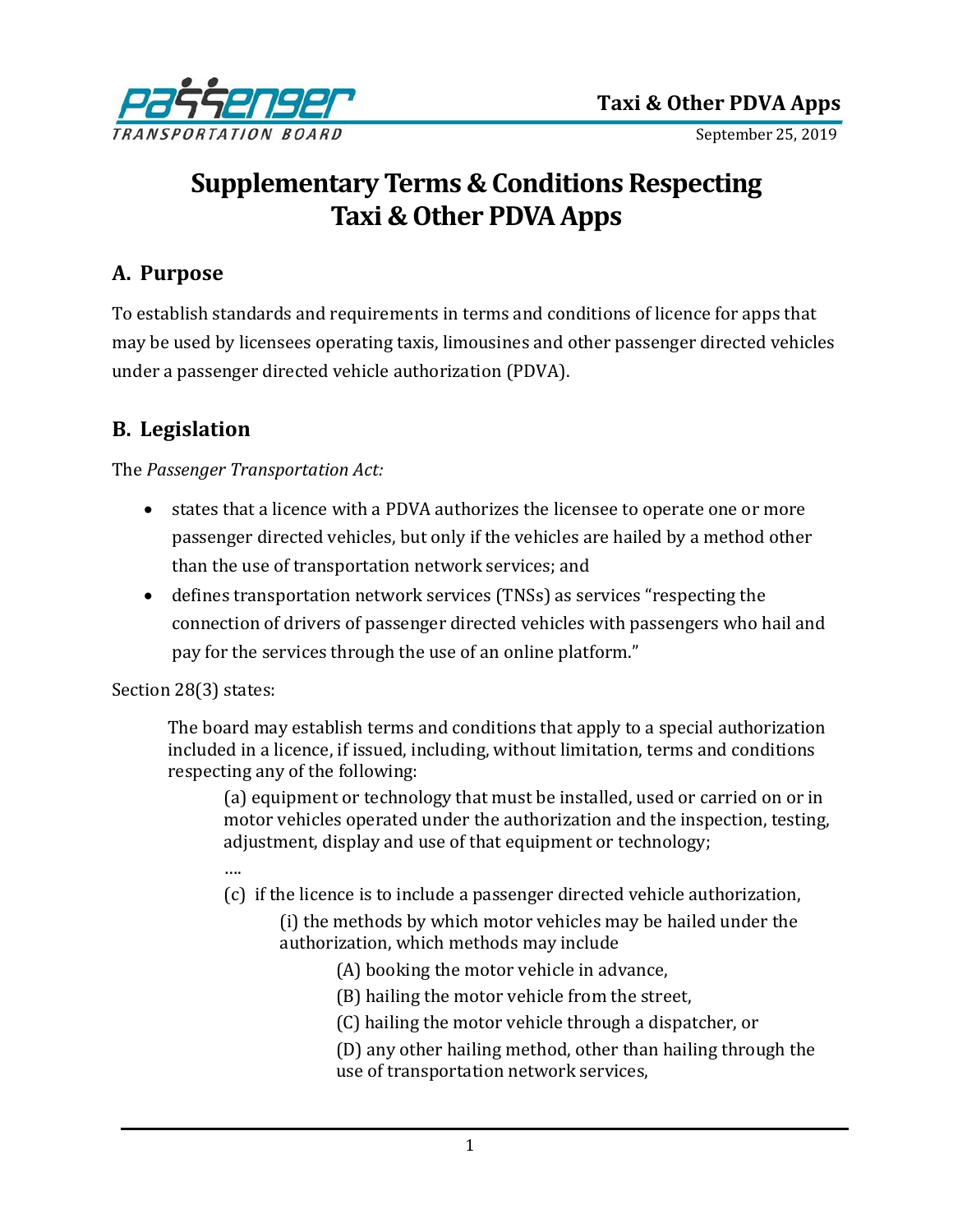(ii) information that must be displayed or carried on or in the motor vehicles, including information the board considers necessary to promote passenger safety and consumer protection,

## **C. Applicability**

- 1. These terms and conditions are applicable to licensees providing:
	- (a) a service under a PDVA with express authorization for the motor vehicles to be hailed from the street; and
	- (b) a service under a PDVA other than a service in section 1(a).

## **D. Scope**

- 2. These terms and conditions of licence encompass:
	- (a) software applications (apps) that are used by passengers to book or hail a trip; and
	- (b) information transmitted, processed, stored or displayed using an app described in section 2(a) above.
- 3. For clarity, these terms and conditions do not encompass:
	- (a) apps that are used to provide TNS that include both hailing and paying for transportation through an online platform; or
	- (b) taxi soft meters that are used to calculate rates in place of a taximeter.

## **E. Definitions**

4. For the purposes of these terms and conditions:

"**accessible taxi**" means a vehicle that meets the requirements under Division 44 of the *Motor Vehicle Act Regulations* and operated under a licence with a passenger directed vehicle authorization that expressly authorizes the motor vehicle to be hailed from the street;

"**act**" means the *Passenger Transportation Act*;

"**app**" means application software that provides a driver or passenger with functionality that is within the scope of these terms and conditions;

"**board**" means Passenger Transportation Board;

"**fare**" means the total transportation charges and taxes for a ride including any discounts and excluding any gratuities;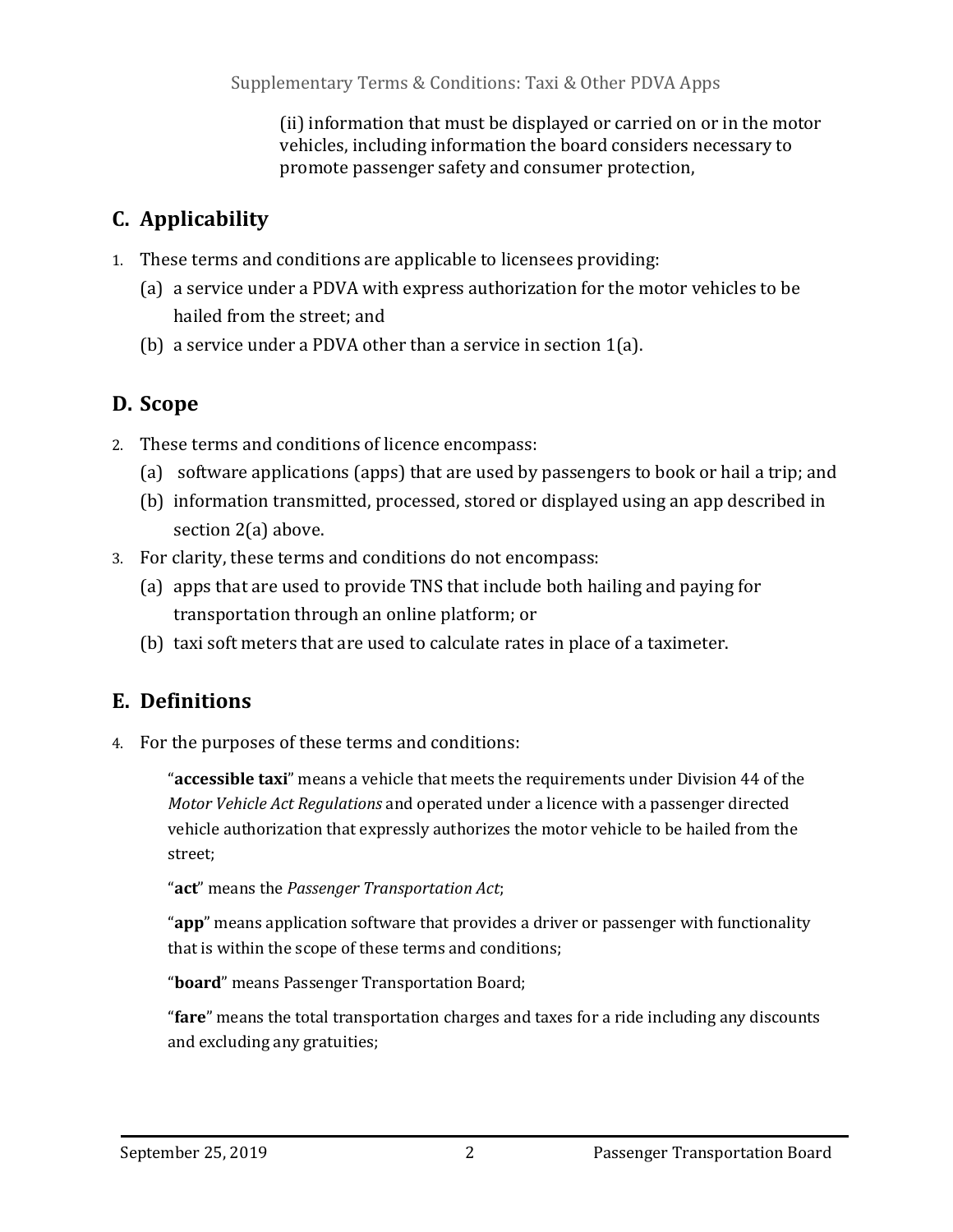"**geo-fencing**" means a location-aware application that has been programmed with geographical boundaries or areas to limit the pick-up or drop-off of passengers to locations authorized in a licensee's terms and conditions of licence;

"**licence**" means a licence issued under the Act that has a passenger directed vehicle authorization;

"**licensee**" means the holder of a valid licence and to which these terms and conditions apply pursuant to section 1 of these terms and conditions;

"**limited reverse trip authority**" means a "Reverse Trips" term and condition of licence with wording to the effect that:

"Transportation of passengers may only originate in the destination area if the transportation terminates in the originating area and the cost of the trip is billed to an active account held by the licence holder that was established before the trip was arranged."

"**other pdv service**" means a service under section 1(b) of these terms and conditions;

"**return trip authority**" is a term and condition of licence that has the following wording, or substantially the same wording: "The same passengers may only be returned from where their trip terminates in the *destination area* to any point in the *originating area* if the return trip is arranged by the time the originating trip terminates".

"**reverse trip (limited)**" is a term and condition of licence that has the following wording, or substantially the same wording: "Transportation of passengers may only originate in the *destination area* if the transportation terminates in the *originating area* and the cost of the trip is billed to an active account held by the licence holder that was established before the trip was arranged".

"**registrar**" means the Registrar of Passenger Transportation appointed under the Act;

"**taxi service**" means a service under section 1(a) of these terms and conditions.

#### **F. Taxi Services**

Terms and conditions in sections 5 through 10 are applicable to taxi services only.

### *Taxi Service Operating Areas*

5. Trips arranged under a licensee's "return trip authority" must be identifiable as a prearranged trip in the passenger's app or on an electronic or printed receipt that is received by the passenger.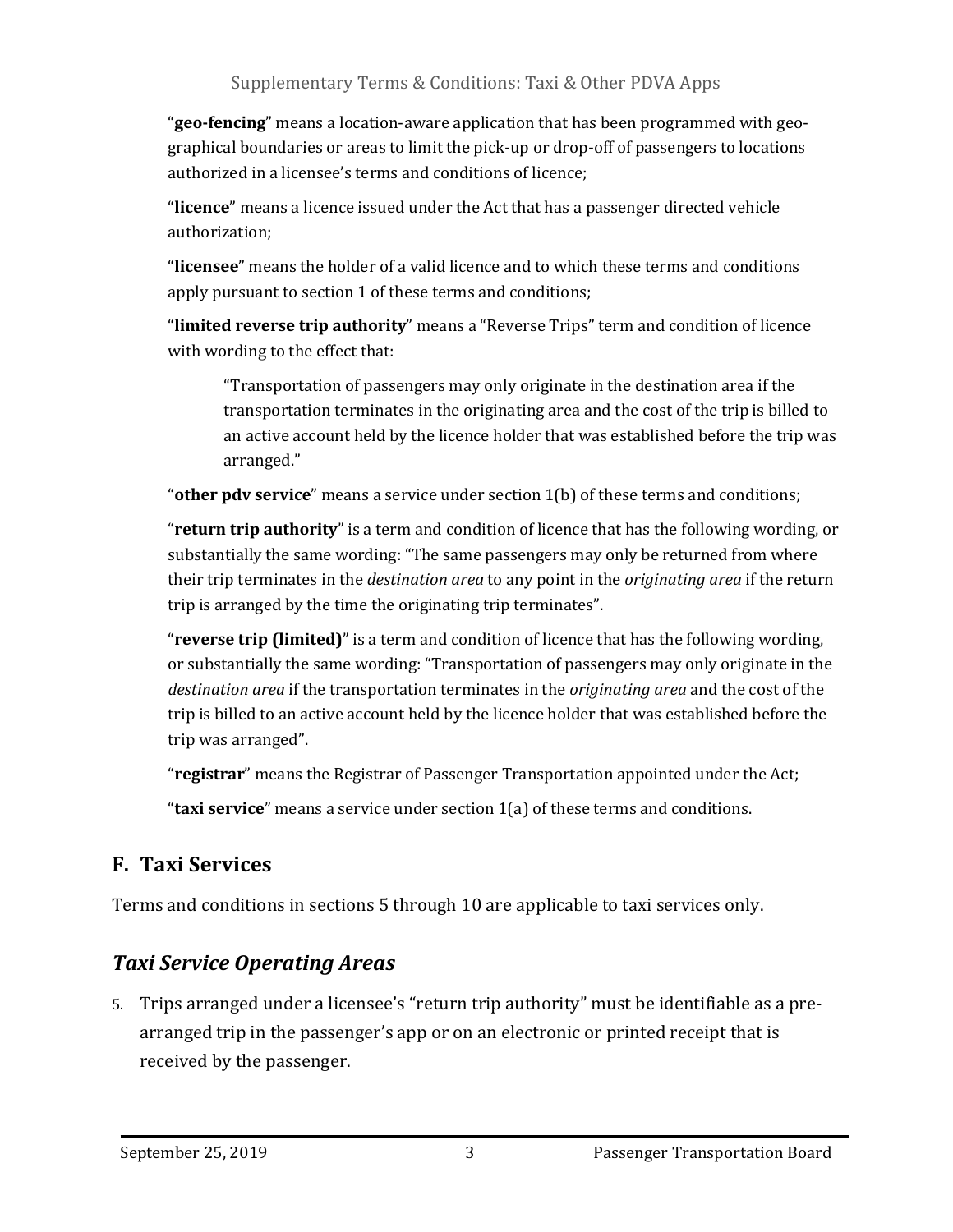6. A passenger's app registration with an account profile or setting up of a credit card account in an app does not give rise to or establish an "active account" for the purposes of limited reverse trip authority.

### *Accessible Taxis*

- 7. The app must, if the licensee operates one or more accessible taxis in its fleet, give the passenger an option to request a van for:
	- (a) the transportation of a person in a wheelchair or mobility device; and
	- (b) purposes other than transporting a person in a wheelchair or mobility device.
- 8. Regardless of the functionality of an app, the licensee remains responsible for meeting priority service requirements with respect to persons requiring a wheelchair accessible vehicle.

### *Taxi Service Dispatch*

9. Unless the Board orders otherwise, taxi licensees must continue to provide a telephone dispatch despite having an app for passengers to book or hail a trip.

### *Taxi Service Discounts*

- 10. For trips booked through an app at off-peak times when a Board-authorized off-peak discount is applicable, the discounted rate information may be communicated to the passenger through the app or by any other means if, by the end of the trip:
	- (a) the receipt that is transmitted or printed by the app or dispatch system includes the discount amount or percentage as a line item on the receipt; or
	- (b) the passenger is given or offered a hand-written receipt with the discount percentage or amount noted on the receipt.

## **G. Taxi Services & Other PDVA Services**

### *General PDVA Licensee Requirements*

- 11. Vehicles booked or hailed through an app must be operated in compliance with the operator's:
	- (a) licence; or
	- (b) temporary operating permit.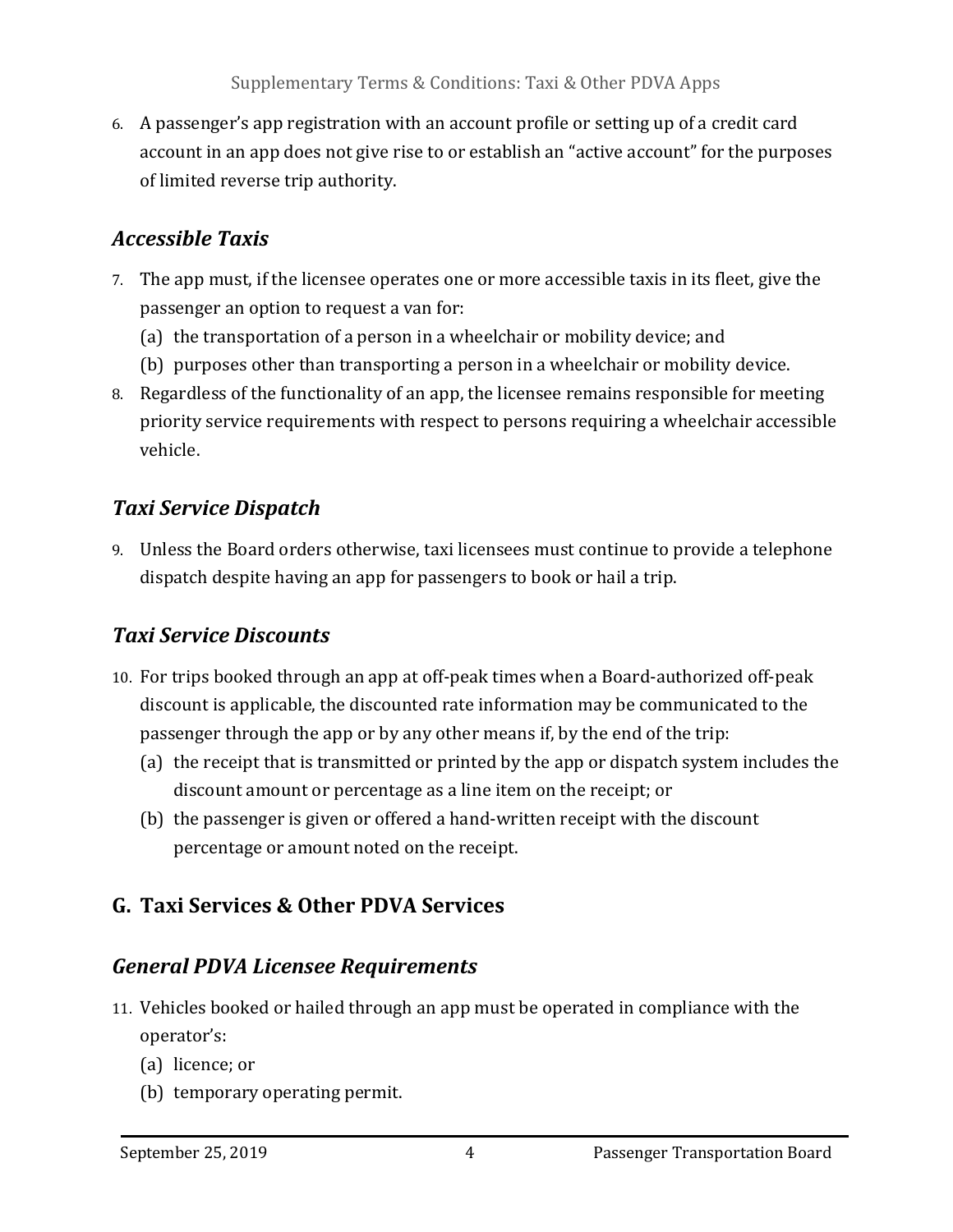#### 12. Apps:

- (a) must display and transmit information in English; and
- (b) may display and transmit information in other languages.

## *Accessibility*

- 13. The app may only request, collect, record or store personal information about a health condition, disability, or accommodation request of a passenger or driver when:
	- (a) the provision of that information is voluntary and at the discretion of the app user;
	- (b) the personal information that an app-user provides is protected by a password or biometric safeguard that the user may activate or be required to use; and
	- (c) the app enables the app-user to change or delete personal information in the app, or the app provides the user or transmits information to the user on how to change or delete personal information.
- 14. The app may give the passenger the option to receive communication by voice communication or a digital text format that is compatible with third-party accessibility apps.

## *Shielding of Personal Information*

- 15. The app:
	- (a) may collect information that identifies a passenger or driver or their contact information (such as first and last name, phone number and email address) and may only use the information as set out in the *Personal Information Protection Act* of B.C.;
	- (b) may use the contact information of the passenger and driver (including phone number and email address); and
	- (c) must, shield the following information so information about the passenger is not given to the driver and information about the passenger is not given to the driver:
		- (i) Last name of the driver and passenger;
		- (ii) Phone number of the driver and passenger; and
		- (iii) Email address of the driver and passenger.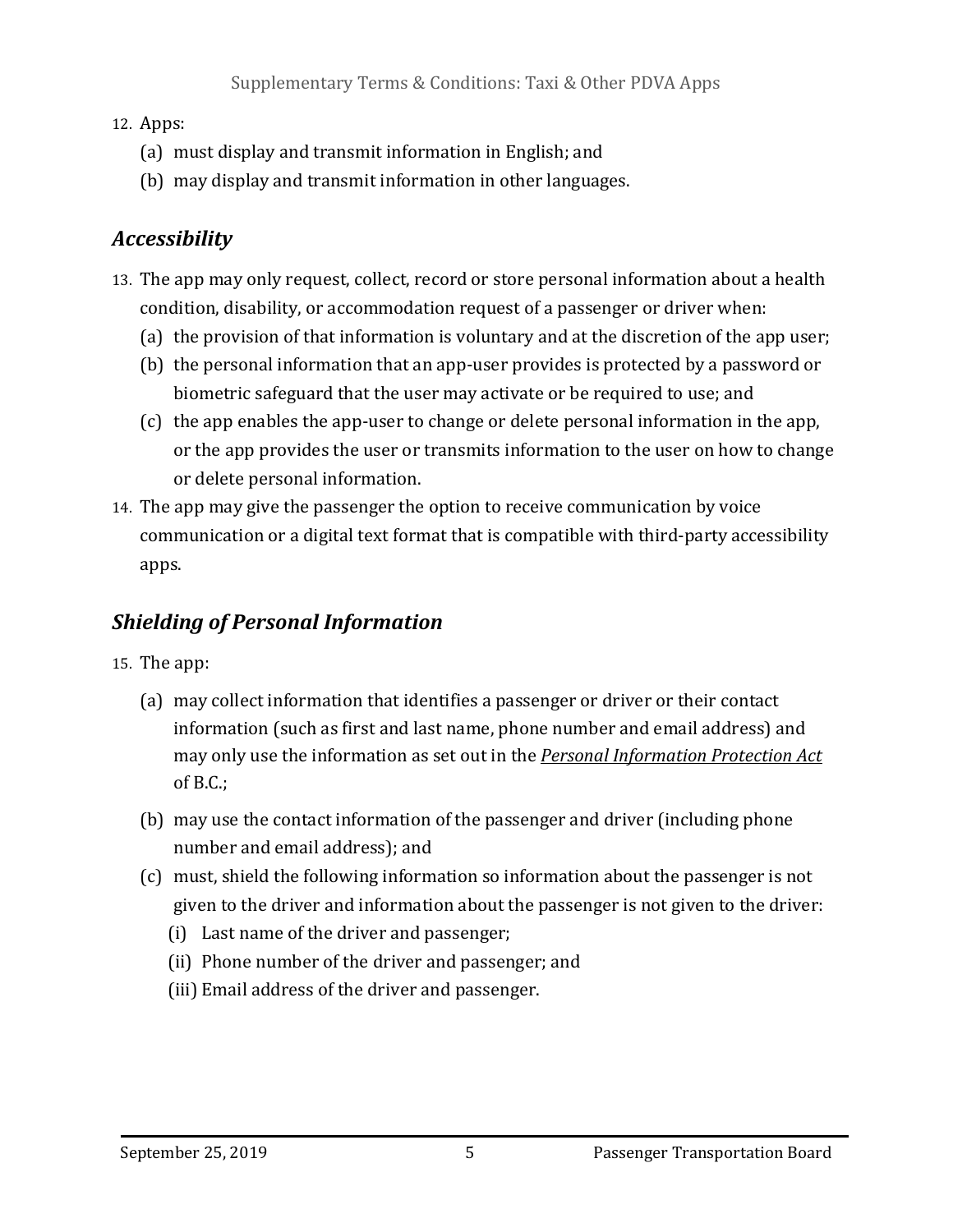#### *Rates*

- 16. With respect to passenger transportation services provided by the operator if the app calculates the fare, the app:
	- (a) must only calculate Board-approved rates in accordance with Board rules respecting rates and rules governing rates;
	- (b) may only prompt a passenger to add a tip if the passenger has an option to pay for the trip without giving a tip; the app must not add a mandatory tip to the fare; and
	- (c) must not accept payment of fares.
- 17. Licensees may not advertise or provide "discounted transportation" or "free rides" to promote app downloads or usage of an app, unless specifically approved by the Board.
- 18. The app must not calculate a fee from passengers in the fare for using a particular payment method.

### *App Fees*

19. A licensee must not use an app that calculates a fee from passengers for using the app.

#### *Geo-Fencing & Operating Areas*

- 20. An app used to hail a taxi service or other PDV service must have geo-fencing capability and must only connect drivers with passengers for pick up within the originating area and according to any applicable time restrictions specified in the licensee's terms and conditions of licence.
- 21. Licensees must ensure that:
	- (a) any geo-fencing app functionality is programmed to comply with their terms and conditions of licence; and
	- (b) drivers of the licensee comply with the licensee's terms and conditions of licence respecting operating areas.

### *Transition*

- 22. To enable compliance with new requirements for PDVA apps already in use, the following requirements in these supplementary terms and conditions are deferred until March 31, 2020:
	- a) Requirement 15(c) respecting the shielding of information; and
	- b) Requirement 20 respecting geo-fencing capability.